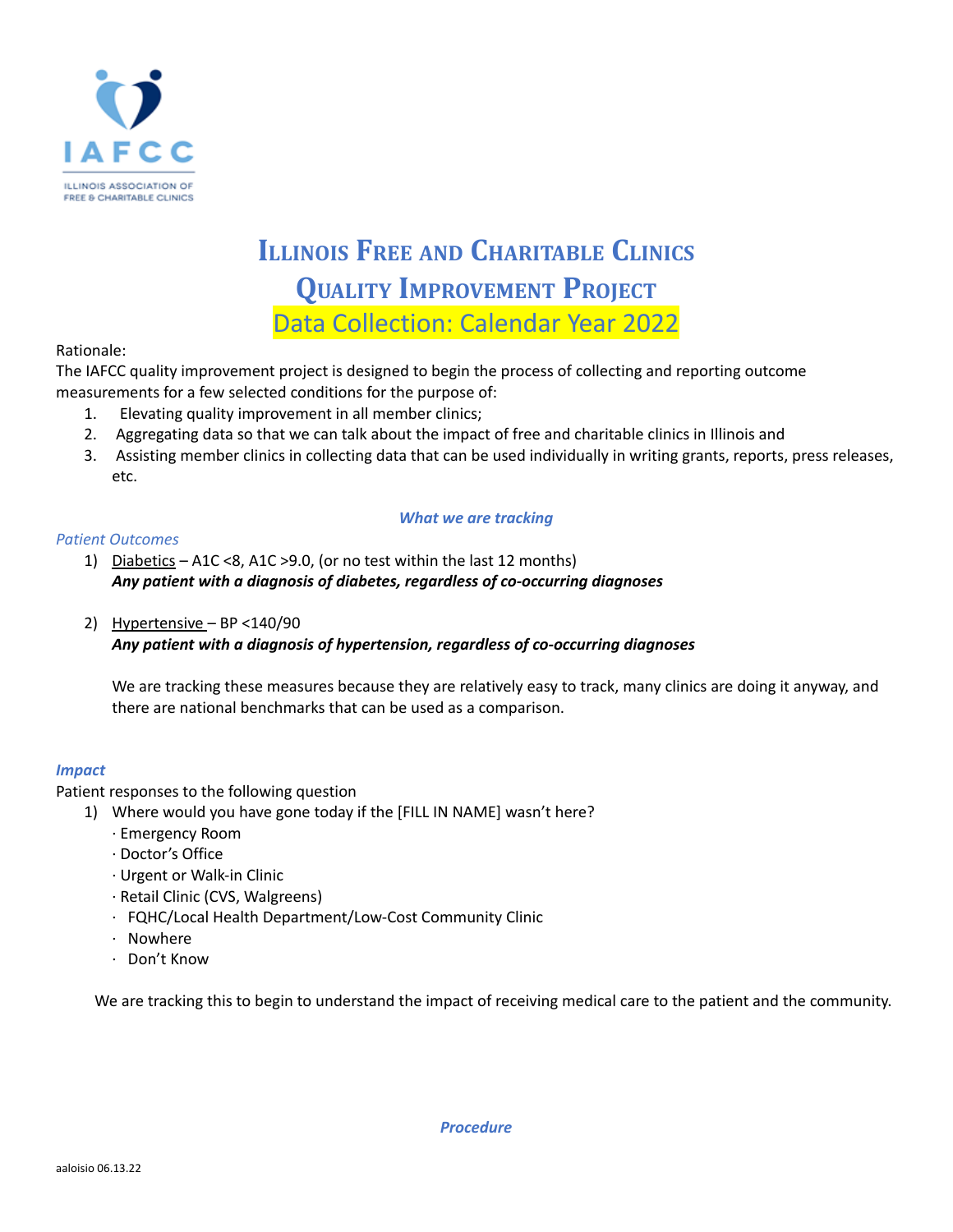

#### *Patient Outcomes: Diabetics and Hypertensive*

If you can easily pull up data from using all of your patients, great. You should have at least 30 patients. Otherwise, you can do a random sample.

#### *RANDOM Sampling Procedure (if you need to use this rather than your whole database)*

Do a sample of patients that have the above diagnosis. For example, for 10%, if you have 320 patients with diabetes, you will need 32 results. If you can pull the data up on ALL your patients, that's fine.

#### **Eligible clients are those with:**

#### *Diabetes*

Age 18-75 Have had at least 2 medical visits within the last 12 months **or** prescribed medications for diabetes

#### *Hypertension*

Age 18-85 Have a diagnosis of HTN for at least 6 months Had at least one medical visit during the measurement year

If a patient has more than one value/reading in the time period, use the most current reading/lab value.

#### *Impact*

To capture this, clinics need to ask the above question, "Where would you have gone today if the [FILL IN NAME] wasn't here?

- Clinics may ask this of every patient, or select a day, a week, or a month to ask patients this question.
- *●* The clinics can determine how to capture patient's responses to the question, for example there can be a fill in the blank and the clinic will code responses and send them to IAFCC. Another option is to list the all the responses of the project and the patients will check/mark off one answer*.*

*All clinics that submit their data by the reporting period deadline will get a clinic level dashboard.*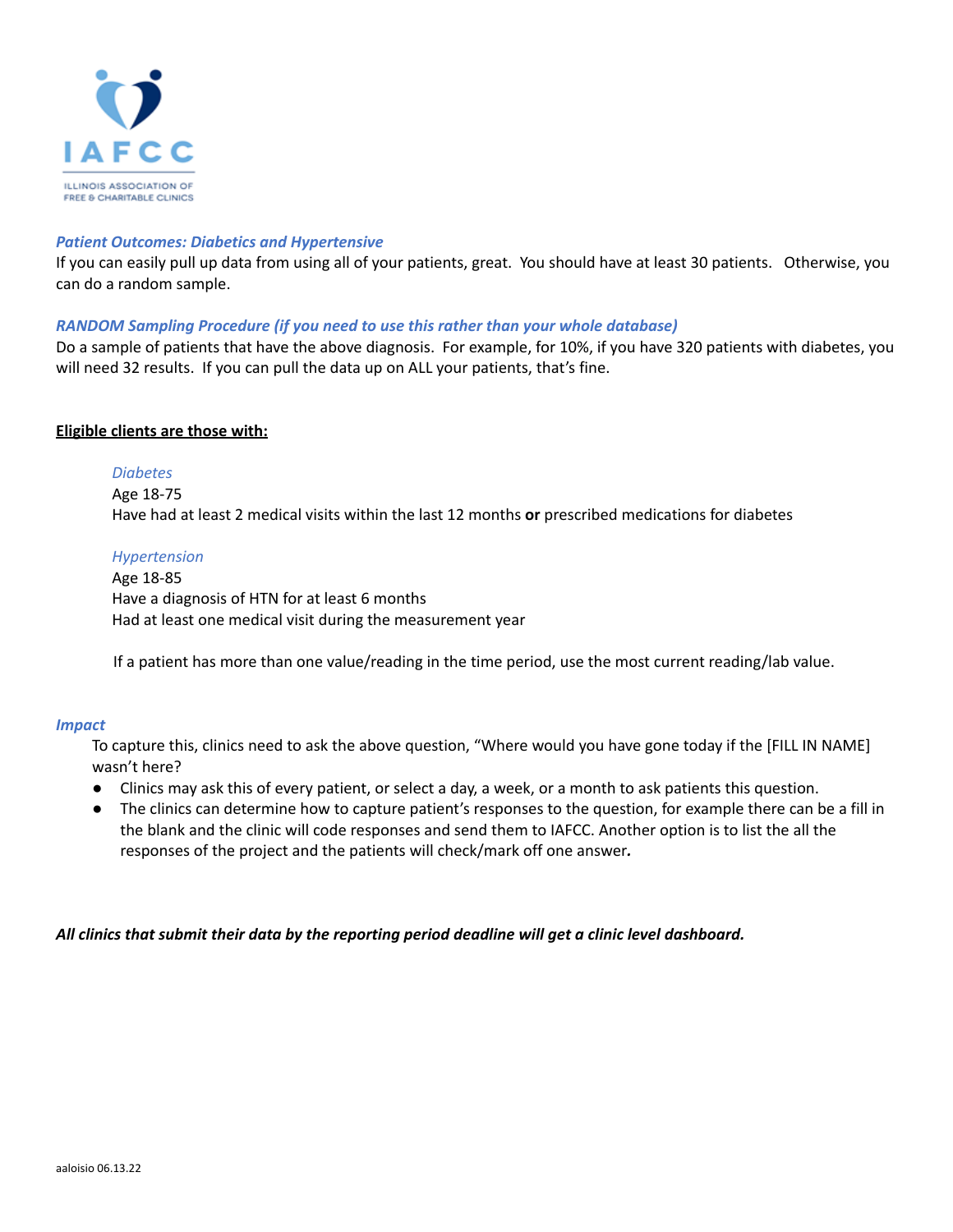

# *Results*

## Diabetes: Age 18-75

Have had at least 2 medical visits within the last 12 months or prescribed medications for diabetes

# Hypertension: Age 18-85

Have a diagnosis of HTN for at least 6 months Had at least one medical visit during the measurement year

If a patient has more than one value/reading in the time period, use the most current reading/lab value.

| <b>Outcome Measures</b>  |       |                                                          |                            |                                           |                |                            |                                           |  |
|--------------------------|-------|----------------------------------------------------------|----------------------------|-------------------------------------------|----------------|----------------------------|-------------------------------------------|--|
| <b>CLINIC Name:</b>      |       |                                                          |                            |                                           |                |                            |                                           |  |
| Quarterly<br>(Dates)     | A1C<8 | A1C>9 (or<br>no test<br>within the<br>last 12<br>months) | # of<br>charts<br>reviewed | Is this a<br>total<br>number?<br>(yes/no) | BP <<br>140/90 | # of<br>charts<br>reviewed | Is this a<br>total<br>number?<br>(yes/no) |  |
| $01/01/22$ -<br>03/31/22 |       |                                                          |                            |                                           |                |                            |                                           |  |
| 04/01/22-<br>06/30/22    |       |                                                          |                            |                                           |                |                            |                                           |  |
| 07/01/22-<br>09/30/22    |       |                                                          |                            |                                           |                |                            |                                           |  |
| $10/01/22$ -<br>12/31/22 |       |                                                          |                            |                                           |                |                            |                                           |  |